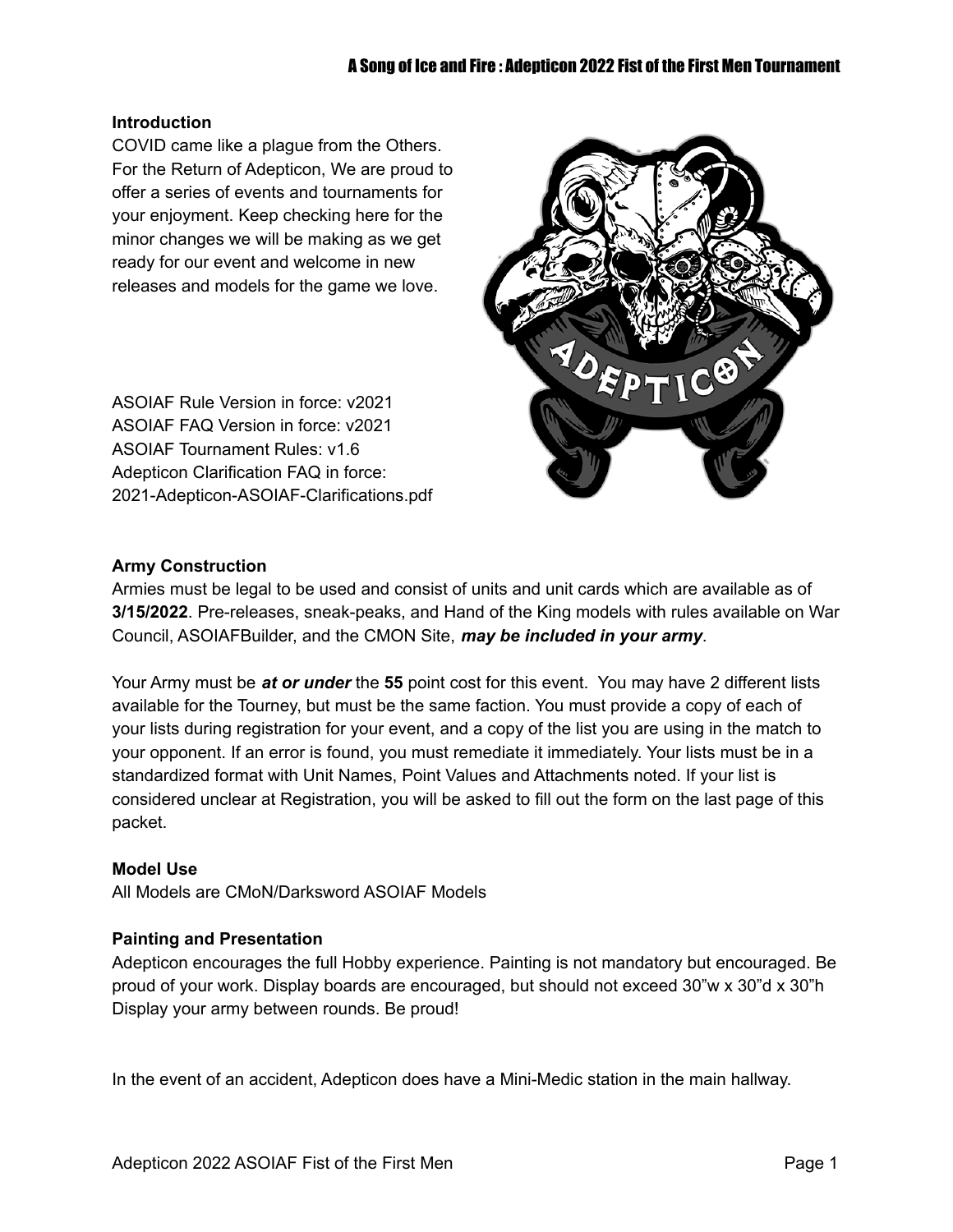# **Gaming Etiquette**

Please be on time for your game. Failure to be at your table at the start of play can result in a 1-5 Secondary Point deduction. We know Adepticon is huge and things happen, but please be courteous.

*Ensure your cards are in protective sleeves. Please discuss your dice habits, i.e. I pick up my misses or hits, and discuss how you wish to judge cocked, dropped or dice on terrain or trays.*

Be aware of the gamers around you and folks in the aisles. Please be careful with food and beverages you bring into the venue, if allowed at the time of the tournament..

## **Tournament Rounds and Schedule:**

The Tourney has 3 rounds.

800-830am Registration and Table assignments 830-840am Game 1 *Pregame* per *Tournament Guidelines* 845am Game 1 Start 1125am Game 1 'No New Rounds' \* Judge may extend 1145-1245pm Retire to Camp (Lunch) 1245pm Game 2 Pairings and Table Assignments 1245-1pm Game 2 *Pregame* per *Tournament Guidelines* 1pm Game 2 Start 335pm Game 2 'No New Rounds' \* Judge may extend 4pm-5pm General's Council (Break) 5pm Game 3 Table Assignments 5-525pm Game 3 *Pregame* per *Tournament Guidelines* 525pm Game 3 Start 8pm Game 3 'No New Rounds' \* Judge may extend 830pm Awards

#### **Pregame per Tournament Guidelines**

Once you and your opponent are at your table, show your opponent both possible lists and answer any questions. Once complete, place the list you intend to use face down next to the NCU Tactics Board. When both have placed your lists facedown on the table, simultaneously flip your army list and hand it to your opponent. You may now begin terrain selection and deployment, as well as objective placements and side selection, per the Game Mode. Note: Objectives specified as 6" from the board edge are now 12" due to the table size. Once complete, shuffle out your deck, face up, in front of your opponent. Shuffle and count out your deck face down in front of you to prove you have 20 tactics cards. Cut your opponents deck (If you choose to do so) after they have done the same. Best of luck to you both.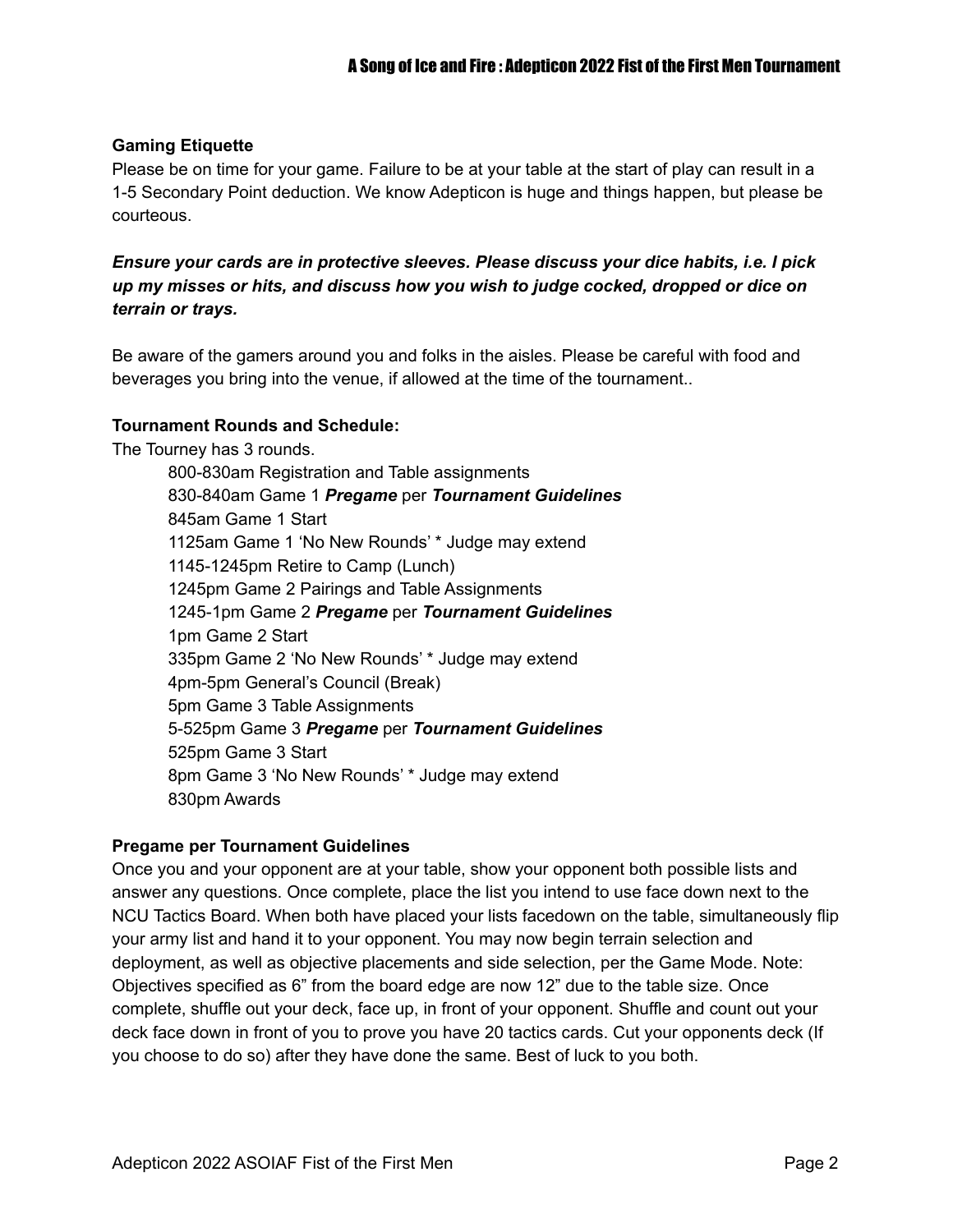## **Adepticon CMON Tournament Scoring Method**

For this Tourney, the basis of scoring will follow the current *Tournament Guidelines document (v1.6) [Tournament Points, Victory Points, Secondary Points, Unit Points (Total Points of Destroyed Units]* Please refer to those documents specifically. As Adepticon is founded on Sportsmanship and the Hobby in general, we are layering those scoring elements on top. Per the *Game Mode* specified, the Game ends at the end of the *Round* when one of the opponents reaches 13 Coins(VP). At the end of the *Round*, the player with the most Coins is the Victor. *If either player has met or exceeded the Level of Victory, the player with the highest Victory point* total is awarded the victory. If the comparison is a Draw, and it is not the end of Round 6 and 'No *New Rounds' has not been called, you may request from a judge to continue and play another round.* If the judge rules there is too little time to continue, please count up the unit cost of all units destroyed and compare. Draws are meant to be rare, but may happen.

#### **Sportsmanship:**

Adepticon encourages the highest levels of sportsmanship of its attendees. (See the Adepticon Code of Conduct) We do wish to recognize those players who go out of their way to insure the experience is positive for all. We utilize a simple checklist on the scoring sheet. Examples of checklist items include:

- My opponent and I were able to start at the specified start time.
- My opponent played in a fair and consistent manner
- My opponent clearly explained any rules I was unfamiliar with
- My opponent and I had no disagreements on measuring or dice handling
- I would enjoy playing this opponent again
- This opponent was outstanding

# **Appearance:**

# *To be clear, you do not have to have a painted army to play in the tournament.*

Adepticon encourages the full Hobby experience. Painting is not mandatory, but encouraged.

A simple checklist is on the scoring sheet for you to note your opponent's army. An example of the checklist items are:

All models have paint on them

All models have at least 3 colors on them

All models have been based in a consistent manner for the unit.

The unit basing matches the movement tray basing.

The army has a consistent color theme and basing.

The army contains advanced painting techniques

The army is spectacular.If time allows, we encourage all players to display their armies between Games. There is a spot on the final scoring sheet in your packet for marking your favorite army.

The checklist will be distributed by the judges during Pregame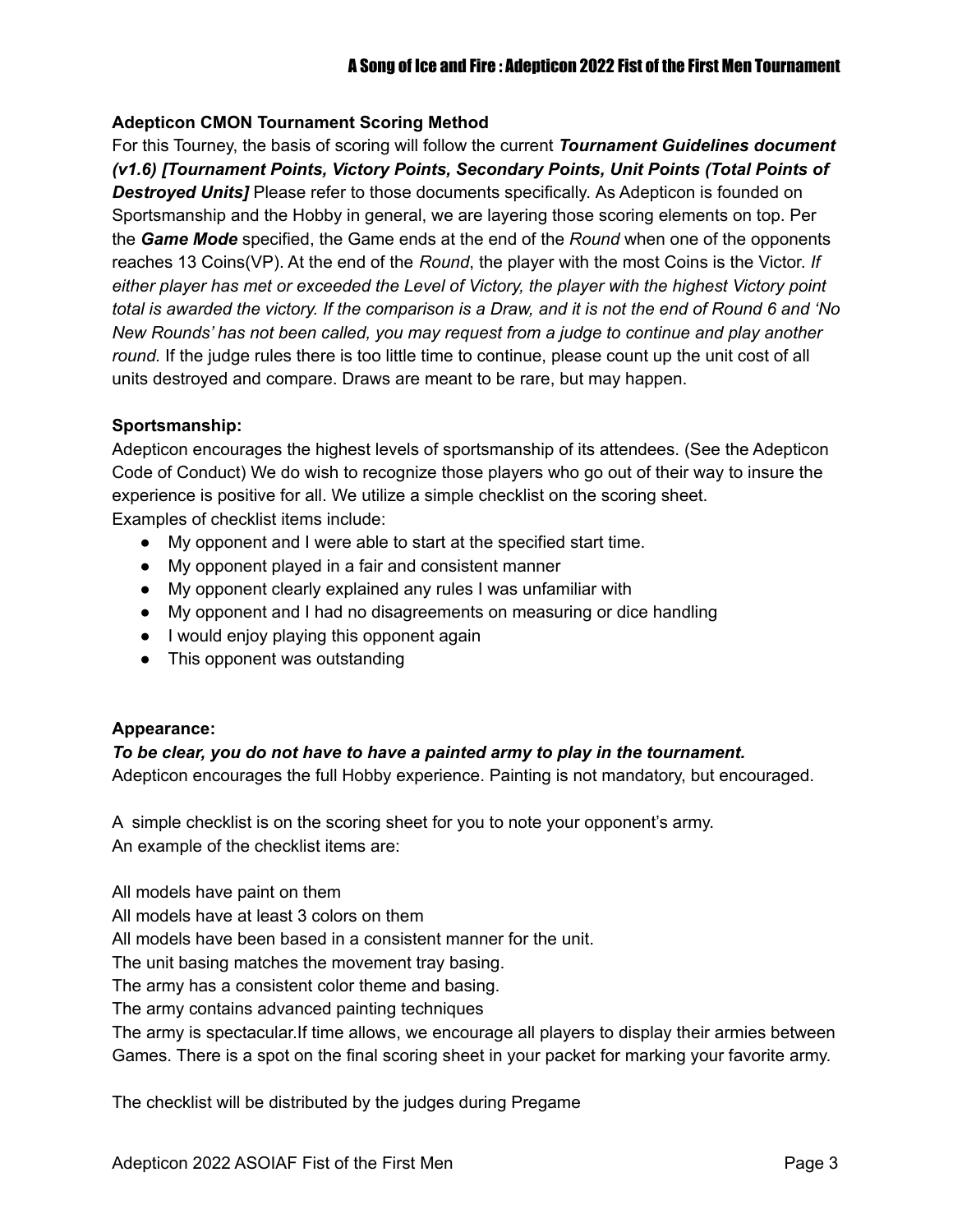# **Awards:**

# **Adepticon ASOIAF Fist of the First Men Champion**

The Champion is the winner of the Tournament based on Tournament Points, with Highest Victory Points, Secondary Points, Sportsmanship Points, Painting Points and Unit Points being the order of tiebreaking.

#### **Adepticon ASOIAF Fist of the First Men Best General**

The Best General is the Player, with Highest Victory Points, Secondary Points and Unit Points being the order of tiebreaking.

## **Adepticon ASOIAF Fist of the First Men Best Sportsman**

The Best Sportsmanl is the Player not previously winning an award in this tournament, with Highest Sportsmanship Points, Tournament Points, Victory Points, Secondary Points and Unit Points being the order of tiebreaking.

## **Adepticon ASOIAF Fist of the First Men Players Choice**

The PlayersChoice is the Player with the most Players Choice Votes Points, with Tounament Points, Secondary Points and Unit Points being the order of tiebreaking.

#### **Tables:**

For the Fist of the First Men, the games will be played on the 4'x6' space specified at your table. Please do not exceed your portion, be kind to your neighbors. The position for the tactics board is specified on each table. Please use that space. Please be cautious with chairs around gaming tables as people will likely be storing items under the table.

#### **Terrain**

Choose 1 player by die roll or mutual agreement. That player rolls the d3+2 per the Randomized Pool rules on Pg26 of the Rulebook. Players alternate rolling 2d6, consulting the Randomized Pool table. *No terrain piece may be represented more than twice. If a piece would be a 3rd* of that type, the player may select the terrain from that available at the table as long as it *is not a 3rd piece of a terrain type placed.* After you determine all pieces, alternate placing the terrain piece on the board, no closer than Short Range from another terrain piece. Terrain may be placed in a deployment zone, but no closer than Short Range to a Player edge.

# **Game Modes:**

**Game Modes will be specified with the posting of table assignments for each round. Be prepared for any Game Mode specified in the Game Mode 2021 pdf.**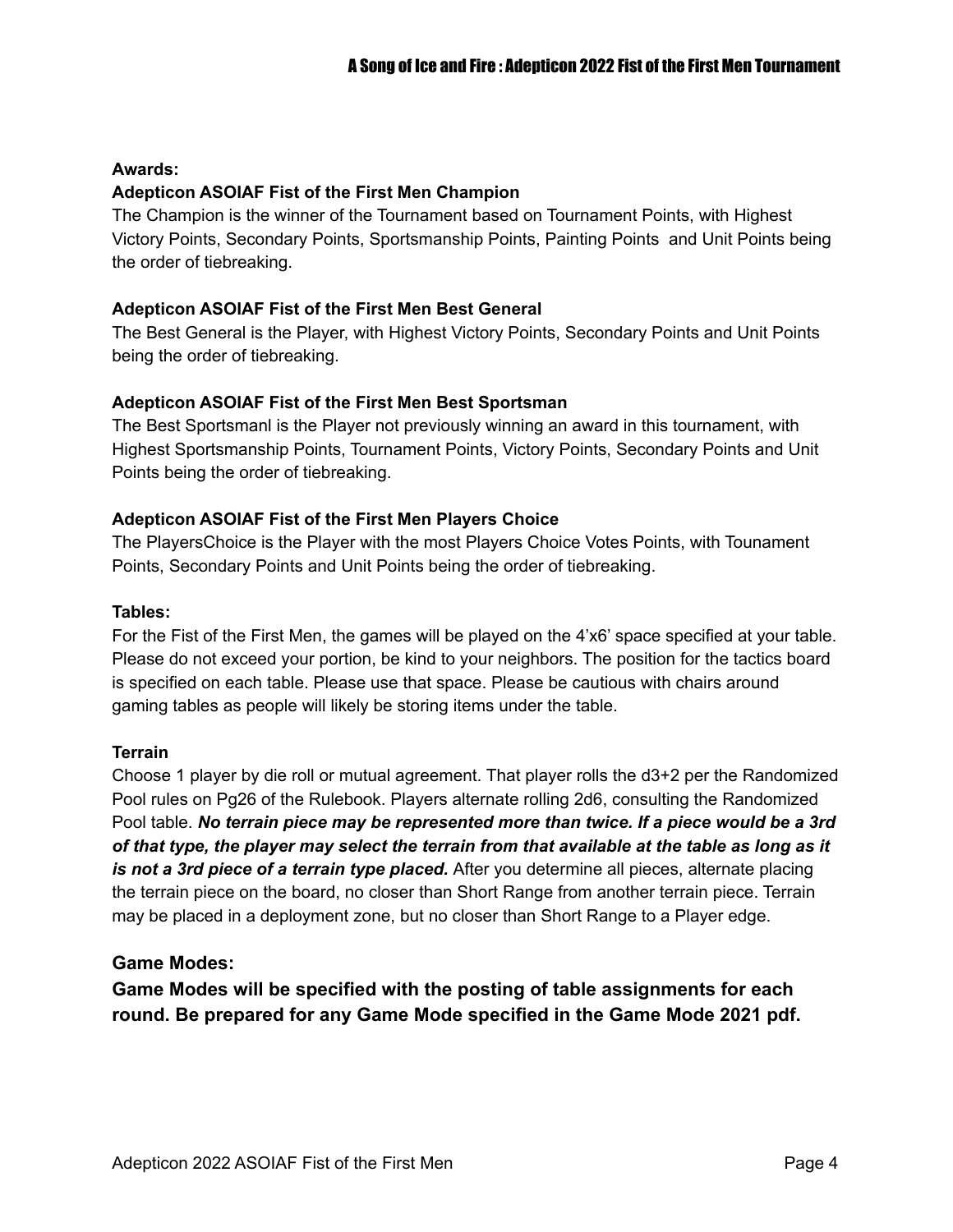# **Adepticon ASOIAF Fist of the First Men Scoring Sheet Player's Copy**

| Game           | <b>Table</b> | <b>Opponent Name</b> | <b>Result</b> | My<br><b>Victory</b><br><b>Points</b> | Opp<br><b>Victory</b><br><b>Points</b> | <b>Secondary</b><br>Points * | <b>Unit</b><br><b>Points</b><br><b>Earned</b> |
|----------------|--------------|----------------------|---------------|---------------------------------------|----------------------------------------|------------------------------|-----------------------------------------------|
| 1              |              |                      | W/L/D         |                                       |                                        |                              |                                               |
| $\overline{2}$ |              |                      | W/L/D         |                                       |                                        |                              |                                               |
| $\mathbf{3}$   |              |                      | W/L/D         |                                       |                                        |                              |                                               |

**Secondary Points: Per Page 4 of the Tournament Guidelines v1.6 pdf**

**Unit Points Earned: Unit Cost of all enemy units removed from play**

**Sportsmanship: Mark (X) the table below at the end of the Game (Privately)**

My opponent and I were able to start at the specified start time.

My opponent played in a fair and consistent manner

My opponent clearly explained any rules I was unfamiliar with and played at a consistent pace My opponent and I had no disagreements on measuring or dice handling

I would enjoy playing this opponent again

| Game | On Time   Fair and<br><b>Start</b> | Consistent | No Rules<br><b>Issues</b> | <b>Measuring</b><br><b>And Dice</b> | <b>Play</b><br>Again |
|------|------------------------------------|------------|---------------------------|-------------------------------------|----------------------|
|      |                                    |            |                           |                                     |                      |
|      |                                    |            |                           |                                     |                      |
|      |                                    |            |                           |                                     |                      |

# **After Game 3, Circle the 1 Opponent's Game number in Sportsmanship table you enjoyed playing Most**

# **Adepticon ASOIAF Fist of the First Men Scoring Sheet Player's Copy**